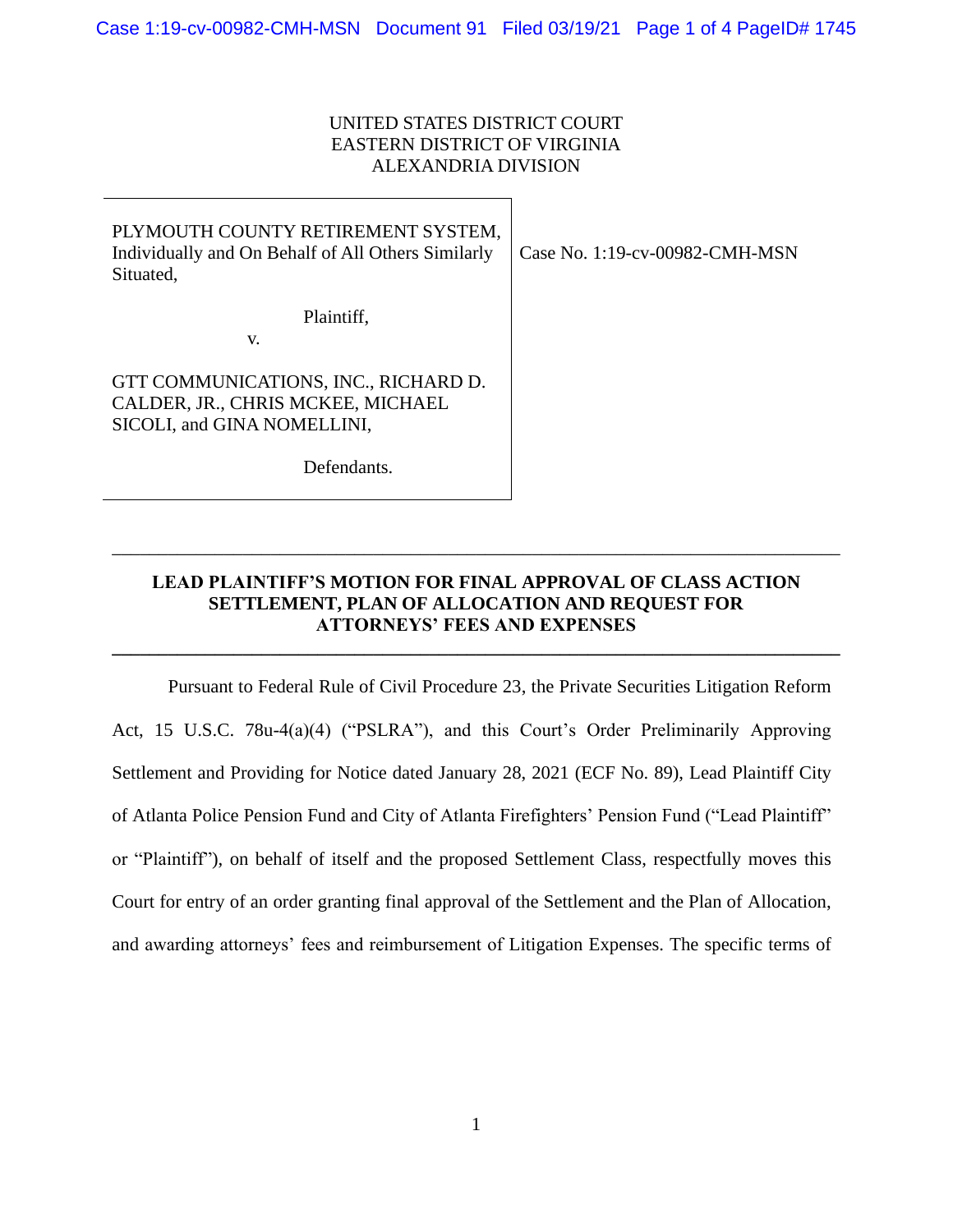the Settlement are set forth in the Stipulation and Agreement of Settlement (the "Stipulation"), which was previously filed with the Court (ECF No. 84-1).<sup>1</sup>

This Motion is supported by the accompanying Memorandum of Law, the Declaration of Lester R. Hooker in Support of Lead Plaintiff's Motion for Final Approval of Class Action Settlement, Plan of Allocation and Request for Attorneys' Fees and Expenses and the exhibits thereto, the record and proceedings in this Action, and such other matters the Court may consider at the time of the hearing.

Pursuant to Local Civil Rule 7, Lead Counsel has conferred with Defendants' Counsel and certifies that Defendants do not oppose final approval of the Settlement, and take no position as to the Plan of Allocation and the attorneys' fees and litigation expense reimbursement request.

For the Court's convenience, a proposed order granting the requested relief will be submitted with Lead Plaintiff's reply submission on or before April 16, 2021.

Dated: March 19, 2021 Respectfully submitted,

 */s/ Steven. J. Toll* Steven J. Toll

**COHEN MILSTEIN SELLERS & TOLL PLLC** 

Steven J. Toll (Va. Bar No. 15300) Daniel S. Sommers (*pro hac vice*) 1100 New York Avenue, Suite 500 Washington, DC 20005 Tel: (202) 408-4600 stoll@cohenmilstein.com dsommers@cohenmilstein.com

*Liaison Counsel for Lead Plaintiff and the* 

 $1$  Unless otherwise defined herein, all capitalized terms shall have the same meanings ascribed to them in the Stipulation.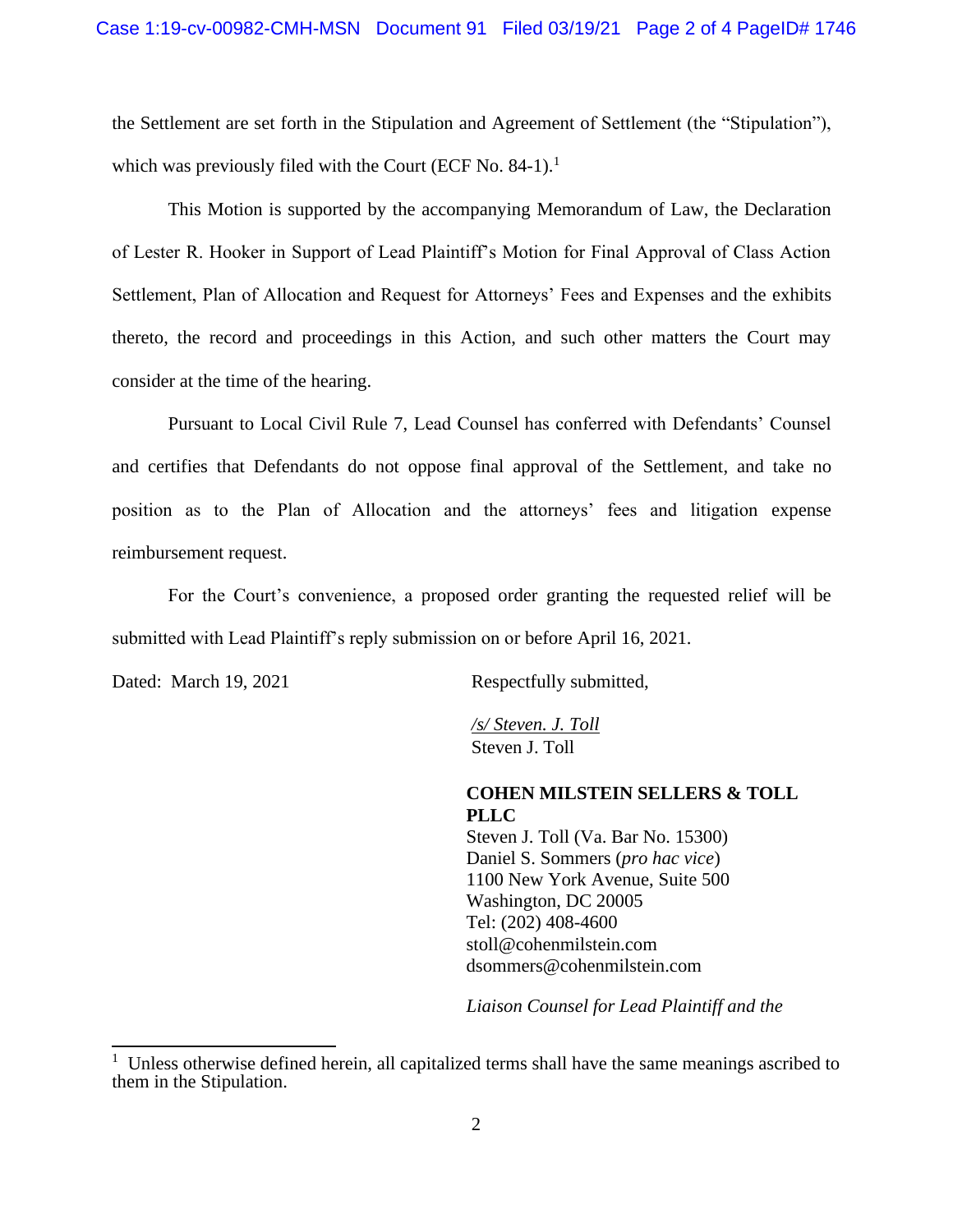*Proposed Settlement Class*

## **SAXENA WHITE P.A.**

Maya Saxena Joseph E. White III Lester R. Hooker Dianne M. Pitre 7777 Glades Road, Suite 300 Boca Raton, FL 33434 Tel: (561) 206-6708 msaxena@saxenawhite.com jwhite@saxenawhite.com lhooker@saxenawhite.com dpitre@saxenawhite.com

Steven B. Singer Kyla Grant Sara DiLeo 10 Bank Street, 8th Floor White Plains, New York 10606 Tel: (914) 437-8551 ssinger@saxenawhite.com kgrant@saxenawhite.com sdileo@saxenawite.com

*Lead Counsel for Lead Plaintiff and the Proposed Settlement Class*